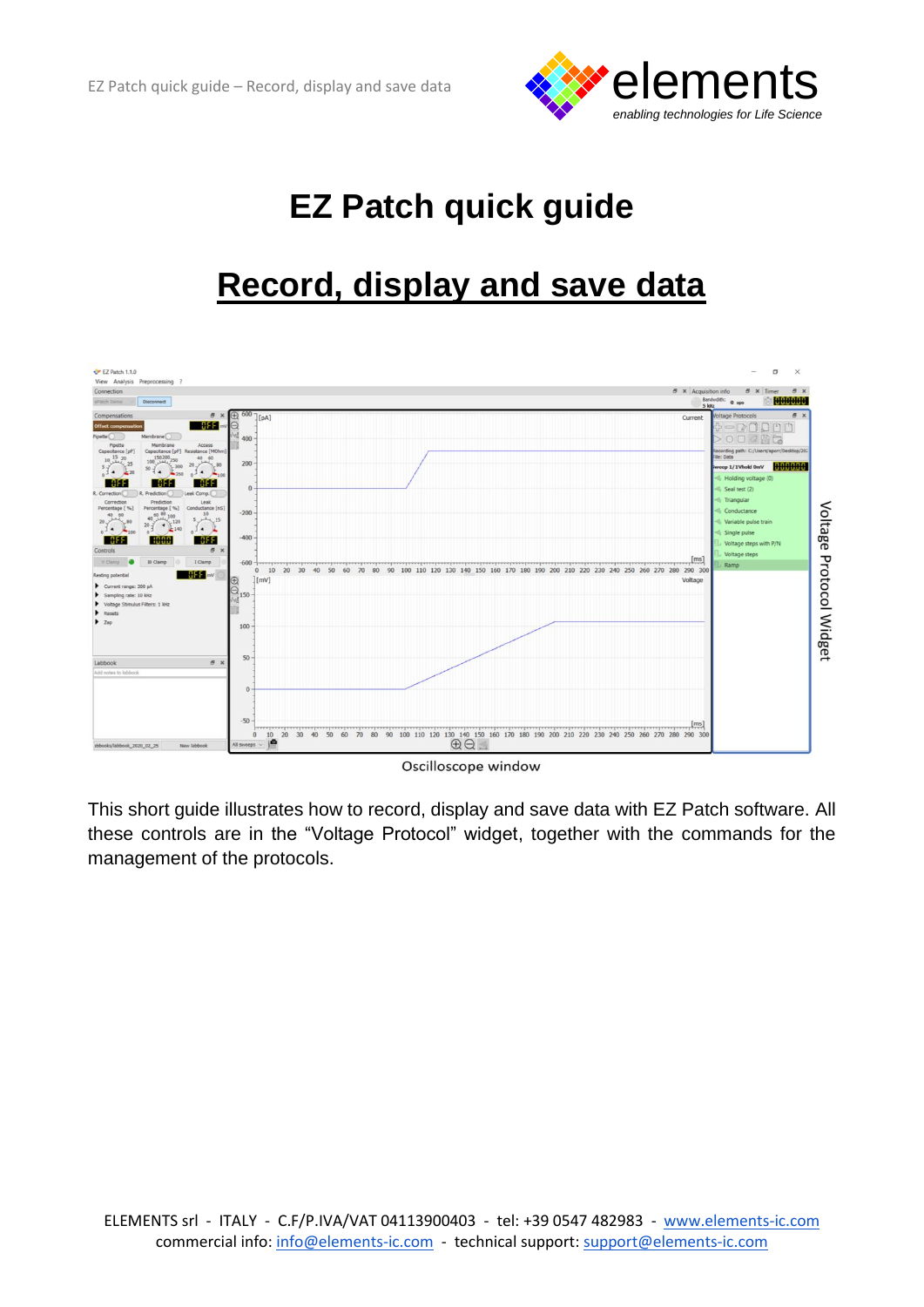



### **Data acquisition controls**

#### **Set file properties**



Before real data are recorded, define the file name, the data format and the destination directory where data will be saved. All these settings are in the "Recording properties" dialog box within the data acquisition controls.

| <b>◆ Recording properties</b>                              |                                                             |        |
|------------------------------------------------------------|-------------------------------------------------------------|--------|
| File Name:                                                 | Recording path: r/Desktop/Recordings/<br>Type the file name | Browse |
| $\vert \mathcal{p} \vert$ Append date to file name<br>.abf |                                                             |        |
|                                                            | ок                                                          | Cancel |

#### **Display & Record data**



Select one of the protocols of the list and click the run button to display data on the oscilloscope window without saving anything to disk. Alternatively, click the record button to save data in the previously

defined folder. The record button turns red to signal that data recording is active. The voltage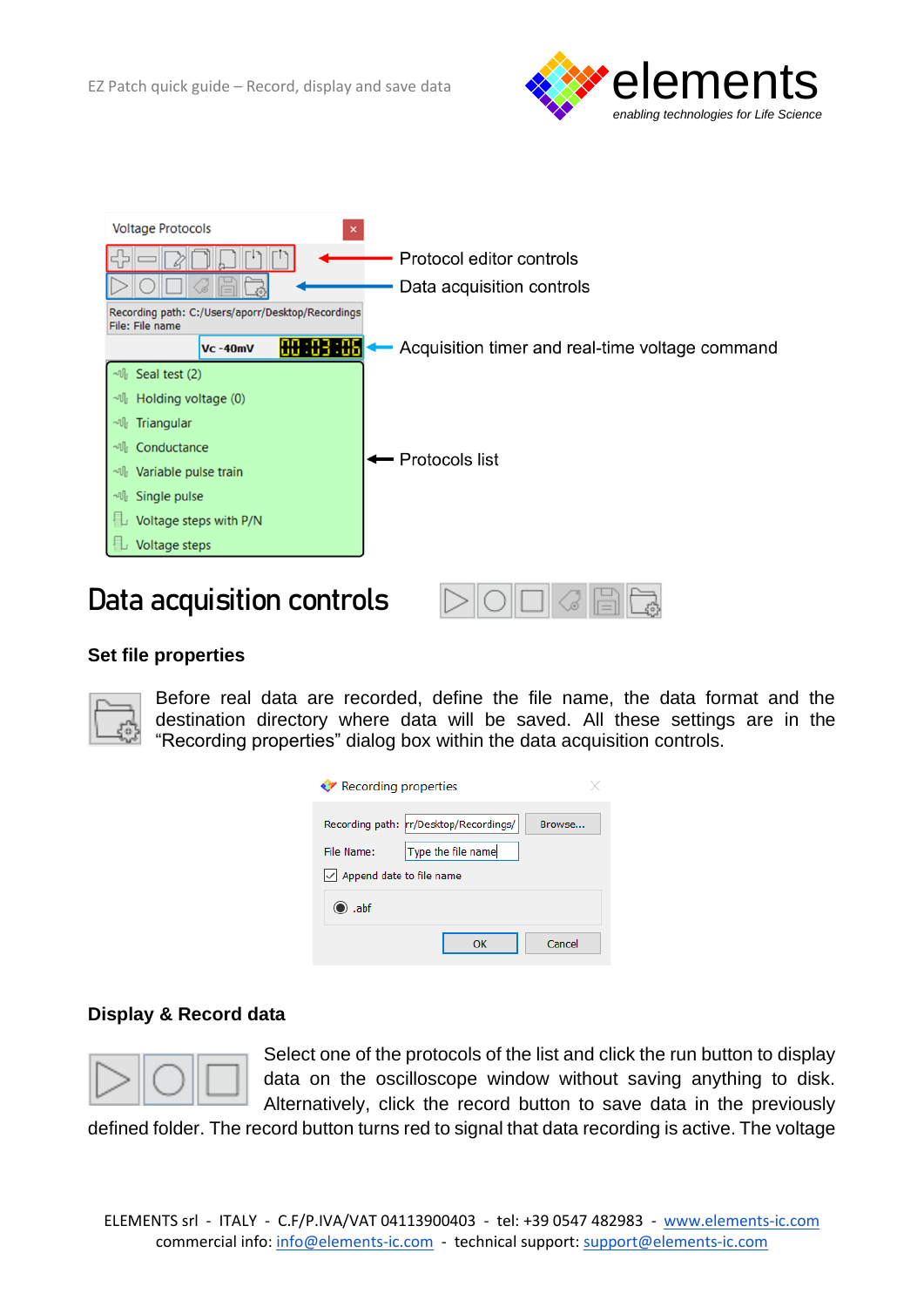

command applied is shown in real time above the protocol list together with the timer time of the acquisition. When the protocol ends, the holding voltage associated with the protocol is shown.



Use the "save last run" button to save to a file the last data previewed using the display button. This option is available only when neither the sampling rate, nor the gain have been changed during the acquisition

#### **Insert tag with comment**



Tags with an associated comment, can be inserted to annotate data while the acquisition is running. This option is available only for gap-free protocols, in recording acquisition mode. Clicking the dedicated button, a tag is inserted in the

file, and a dialog box appears to let you type the desired text, up to 56 characters. Remember that the tag is inserted when the button is clicked, not when you finish typing the comment. The inserted tags are embedded in the saved data file and are displayed as flags superimposed to the raw trace.

#### **Digital 4 th order low pass and high pass Butterworth filters**



Digital filters can be easily applied to the acquired signal using the acquisition info widget. Select either the "Low Pass" or High pass" filter

option and set the cut frequency by typing the desired value within the "cut frequency" field. Below the bandwidth label, the bandwidth range is displayed depending on the selected Sampling Rate. When no digital filters are applied the value corresponds to the full bandwidth available (SR/2). When a digital filter is applied the bandwidth correspond to the set "cut frequency" value. The cut frequency can be set in the interval [SR/40, SR/2-SR/40].

### **The oscilloscope window**

The oscilloscope window (see image in the cover page) displays digitized data in real time during data acquisition, both in display and recording modalities.

#### **Trigger tools**



For gap-free recordings, trigger thresholds can be applied and adjusted using the dedicated buttons. Place the mouse cursor over the buttons to bring up the pop-up window with useful tips on its use. After placing a

trigger, adjust the X and Y values to accurately define the trigger position (place the cursor over the value and use the mouse wheel to easily change it).